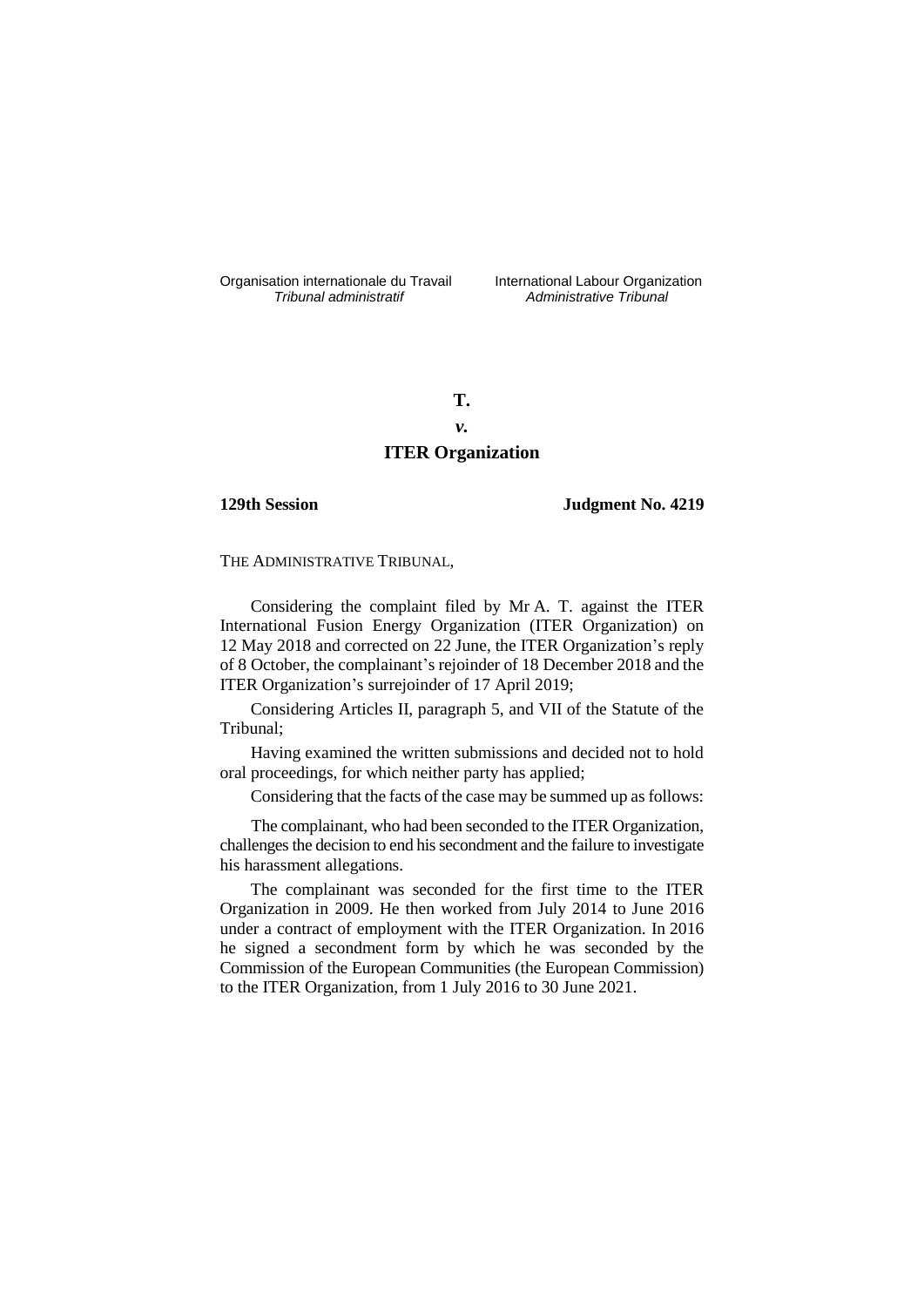On 5 January 2018 the Director of the Human Resources Department of the ITER Organization informed him that, "in consideration of [his] prolonged absence from work since 6 February 2017 due to medical reasons, the Director-General ha[d] requested [his] recall by the European Commission". By an email of 14 February 2018 the European Commission informed him that he was recalled to the European Commission effective 16 April.

On 15 February 2018 the complainant appealed to the Director-General against the decision of 5 January to terminate his secondment. He alleged that the decision was unlawful given that he was not consulted as required under Article 4.3 of the Agreement on the Secondment of Commission Officials to the Organization (hereinafter the "Secondment Agreement"), and paragraph 7 of the secondment form. The reason given to justify the request to recall him was not valid, as his illness was service-incurred. His illness was a consequence of the harassment to which he had been subjected. He therefore asked that his illness be recognised as service-incurred and that he be compensated. He also requested the Director-General to immediately carry out a "formal investigation of his case" and that his allegations of harassment be investigated. He asked to be compensated for the material and moral damage he had suffered and to be awarded costs.

On 20 March 2018 the Director-General replied that he was a seconded staff member, and that his status was governed by Chapter III of the Staff Regulations, entitled "Provisions Applicable to Seconded Staff". Article 31.1 of the Staff Regulations provided an exhaustive list of the provisions that were applicable to seconded staff. Article 26 on appeals was not amongst them. His appeal was consequently irreceivable. With respect to the allegations of harassment (concerning facts that had occurred in 2013 and 2014), he noted that the ITER Organization had received no formal complaint of harassment.

On 12 May 2018 the complainant filed a complaint with the Tribunal impugning the decision of 20 March. However, in his complaint brief, he also indicates that he impugns the notification of 14 February 2018 (which he received on 2 March) by which the European Commission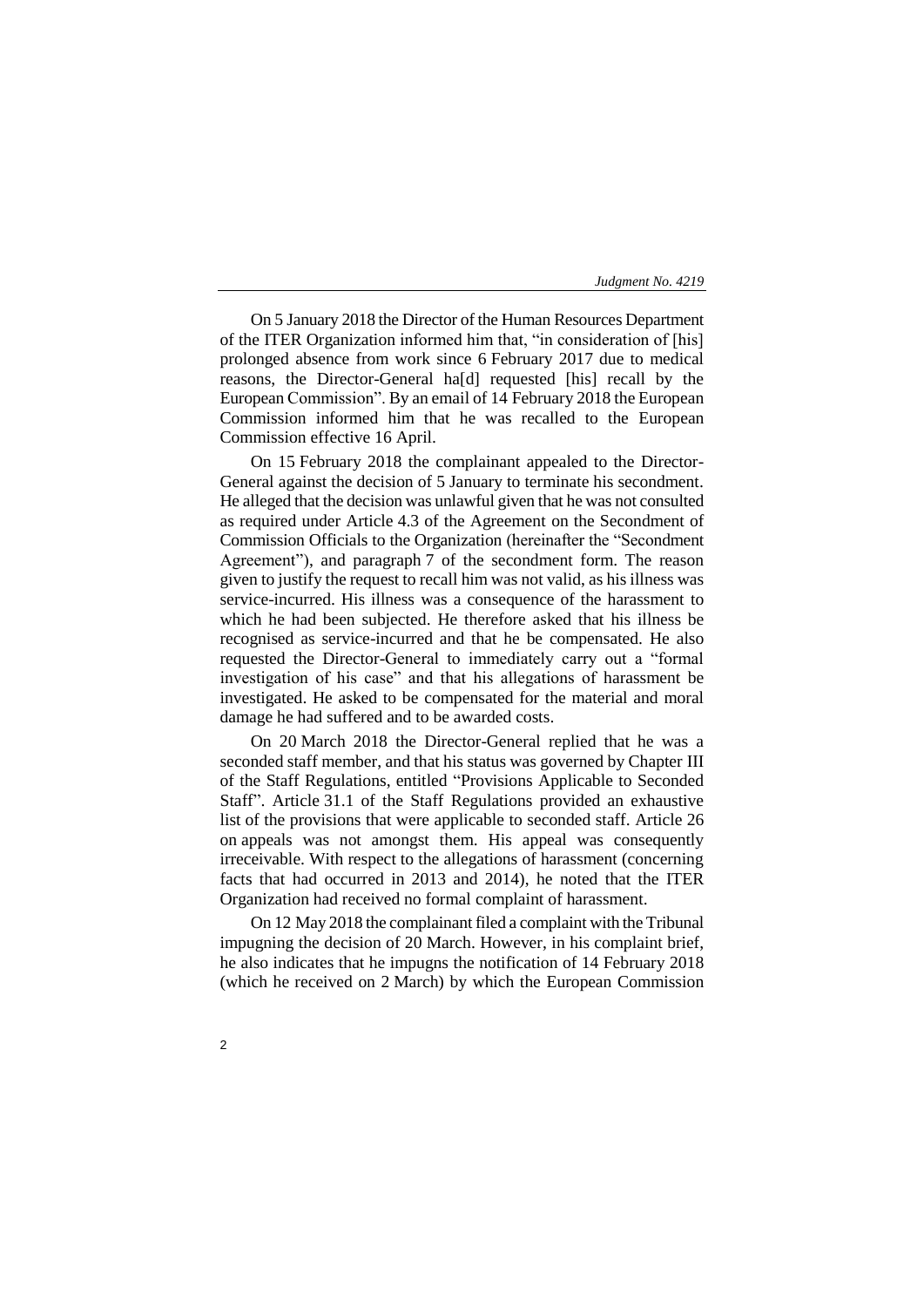informed him that he was recalled effective 16 April 2018, along with the earlier preliminary notice of 5 January 2018.

The complainant asks the Tribunal to declare unlawful the decision to "terminate his assignment" with the ITER Organization and have him recalled by the European Commission, as expressed in the notification dated 14 February 2018 and preceded by the email of 5 January 2018, and to set aside the decision of 20 March 2018. He claims compensation for the material damages resulting from the decision to "terminate his assignment" with the ITER Organization, including loss of income and expenses, and for the moral damages he suffered as a consequence of the decision to "terminate his assignment". He asks the Tribunal to order the Organization to acknowledge that he was harassed, to acknowledge that his illness resulted from harassment and to compensate him for any material and moral damages resulting from the harassment. Lastly, he seeks an award of costs.

The ITER Organization asks the Tribunal to find that it is not competent to hear the complaint. Subsidiarily, it asks the Tribunal to dismiss the complaint as irreceivable, or as devoid of merit.

## CONSIDERATIONS

1. This complaint was filed on 12 May 2018. It is desirable to identify at the outset the decision or decisions said to be impugned in these proceedings. The complaint form identifies the impugned decision as one made on 20 March 2018 and communicated to the complainant on the same day. This is a reference to a letter of that date from the Director-General to the complainant that primarily concerns a purported appeal by the complainant in a letter of 15 February 2018 to the Director-General and, additionally, touches on allegations of harassment made in that letter of 15 February 2018. The subject matter of the purported appeal is described in a number of ways in the letter of 15 February 2018 but, at base, it was a decision of the Director-General to request the complainant's recall by the European Commission. The Director-General's decision in relation to the purported appeal was that the complainant had no right of appeal.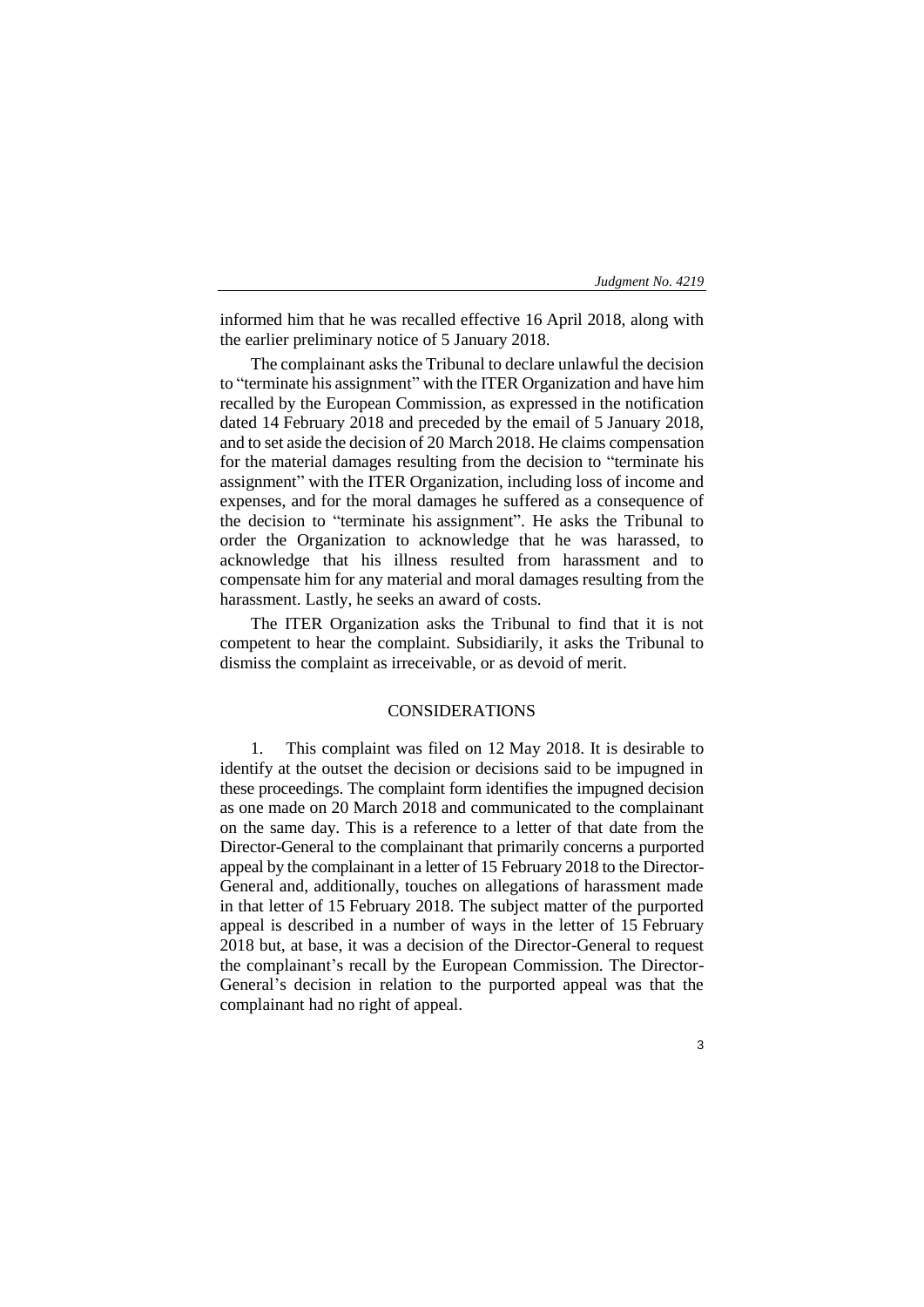2. The letter of 15 February 2018, in addition to being a notice of appeal, was a request that the Director-General "immediately carry out a formal investigation of [his] case" which, in context, would have included a request for an investigation of allegations of harassment made by the complainant. The response of the Director-General in his letter of 20 March 2018 to this request was that the defendant organisation had never received a formal complaint of harassment and that, accordingly, "there [was] no failure from the [defendant organisation]".

3. In the complainant's brief, he also impugns the notification from the European Commission dated 14 February 2018, apparently received on 2 March 2018, recalling him. The grounds advanced by the complainant for impugning the decision to request his recall and the decision to do so are twofold. Firstly, he argues that he was not consulted before the request was made. Secondly, he argues that the justification for the decision to request his recall was inadequate. Insofar as his allegations of harassment are concerned, the complainant argues they have been ignored and should have been investigated.

4. The defendant organisation contends in its reply that the Tribunal is not competent to deal with this complaint and that it is irreceivable. It also requests the Tribunal to make a procedural ruling limiting the proceedings in the first instance to a consideration of these two contentions. It is unnecessary to make such a procedural ruling. Mostly, when a party challenges the competence of the Tribunal or argues that a complaint is irreceivable, the Tribunal will treat these issues as threshold issues which need to be addressed before, if it becomes appropriate, addressing the merits of the case if the challenge to competence or receivability fails.

5. In support of its argument that the Tribunal is not competent, the defendant organisation points to the fact that from June 2016 and thus at the time the decision was made to request the recall of the complainant, the decision to recall was made and the grievance about harassment was advanced to the Director-General, the complainant did not have a contract of employment with the defendant organisation.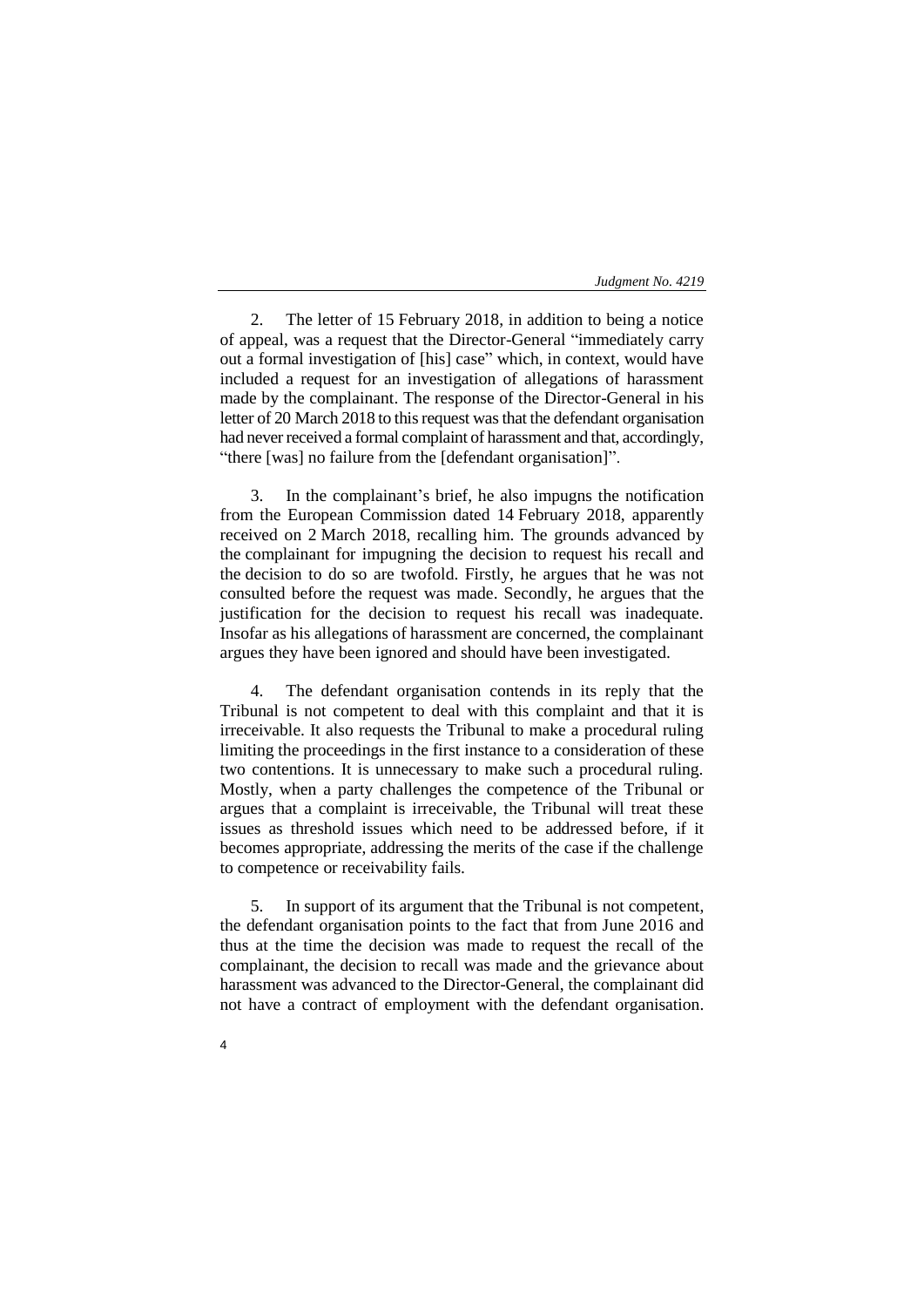5

It points to case law to support the proposition that the existence of such a contract between the organisation and the individual concerned is necessary to attract jurisdiction in relation to a complaint by that individual referring, in particular, to Judgments 231 and 3247. It is common ground that, as a matter of fact, after June 2016 (and the same was true before July 2014) the complainant was working at the defendant organisation pursuant to a secondment agreement signed by the complainant on 26 April 2016. It is not in issue that the complainant was not paid a salary by the defendant organisation, did not participate in its pension and medical insurance schemes and that, to the extent that the Staff Regulations applied, the application was limited, the defendant organisation could not dismiss him as an individual working on a secondment agreement and had no disciplinary authority over him.

6. The ultimate legal foundation to the argument concerning the Tribunal's competence is Article II, paragraph 5, of the Tribunal's Statute, which relevantly provides that the Tribunal is competent to hear complaints alleging non-observance, in substance or in form, of the terms of appointment of officials and of provisions of the Staff Regulations of any international organization which has submitted to the jurisdiction of the Tribunal. The defendant has submitted to the Tribunal's jurisdiction but the European Commission has not, assuming that was possible.

7. In relation to the challenge to the impugned decision, insofar as the Director-General concluded the complainant had no right of appeal, the following comment can be made. There can be no doubt that there is no general right of appeal available to staff of international organisations deriving, at least impliedly, from their terms of appointment to challenge decisions with which they are aggrieved irrespective of the provisions of applicable staff rules or regulations. However, even if the staff rules or regulations do not provide for an appeal, they cannot preclude the initiation of proceedings in the Tribunal (see, for example, Judgment 2312, consideration 3).

8. In the present case, the right of staff to appeal is conferred by Article 26 of the Staff Regulations of the ITER Organization that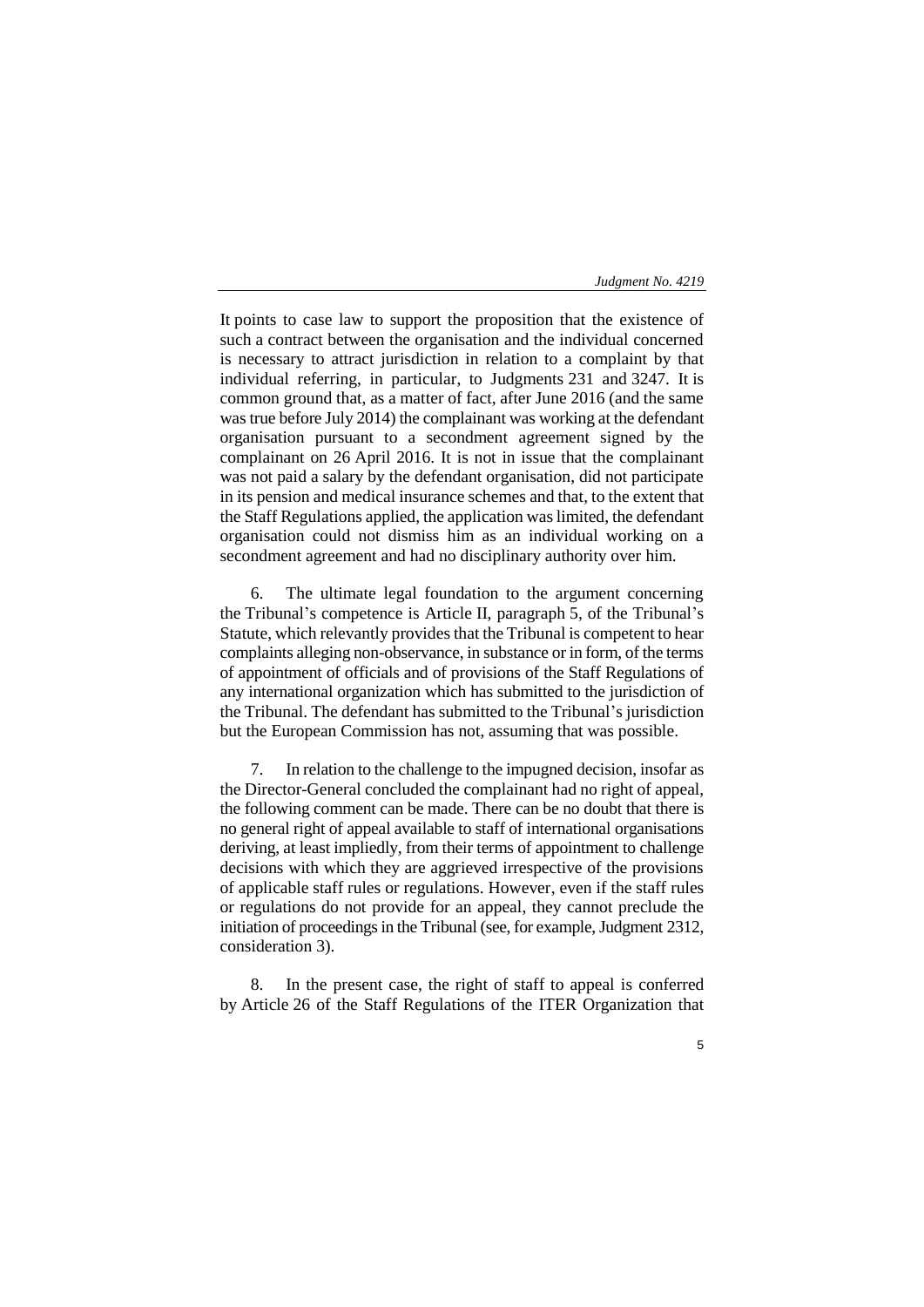is found in Chapter II, entitled "Directly-Employed Staff". Chapter III is entitled "Provisions Applicable to Seconded Staff". That chapter commences with a provision that identifies the Articles in the Staff Regulations to which the seconded staff "shall be subject". There may be some scope for debate about what this means viewed in isolation, but having regard to the structure of the Staff Regulations as a whole its purpose is clear. It is to enumerate those Articles which do apply to seconded staff and, by necessary implication, those which do not. The enumerated Articles do not include Article 26. Thus the Director-General was correct in deciding that the appeal to him concerning the complainant's recall was irreceivable.

9. However, the complainant relies on his right to come directly to the Tribunal. As noted earlier, that right exists apart from a provision in the staff rules or regulations concerning the right of appeal. Thus, apart from two matters, the complainant is probably entitled to challenge by way of complaint to the Tribunal the decision of the Director-General to request his recall. One of the two matters was whether the complainant was an official of the ITER Organization for the purposes of Article II of the Tribunal's Statute. This is discussed shortly in a different context. The other matter is whether the complaint was brought within the 90 days specified in Article VII of the Tribunal's Statute. The ITER Organization argues it was not. The complainant was informed of the Director-General's decision to seek his recall on 5 January 2018. He then had 90 days in which to file a complaint with the Tribunal. The complaint was in fact filed on 12 May 2018. This was well outside the 90-day period. That period expired on 5 April 2018 and, by then, the complainant was aware he could not appeal internally (as informed in the letter dated 20 March 2018). Accordingly the complaint, insofar as he challenges directly in the Tribunal the decision of the Director-General to request his recall, is irreceivable. The decision of the European Commission to make the recall is not justiciable before the Tribunal as it has not, as noted earlier, submitted to the Tribunal's jurisdiction, even if it was possible.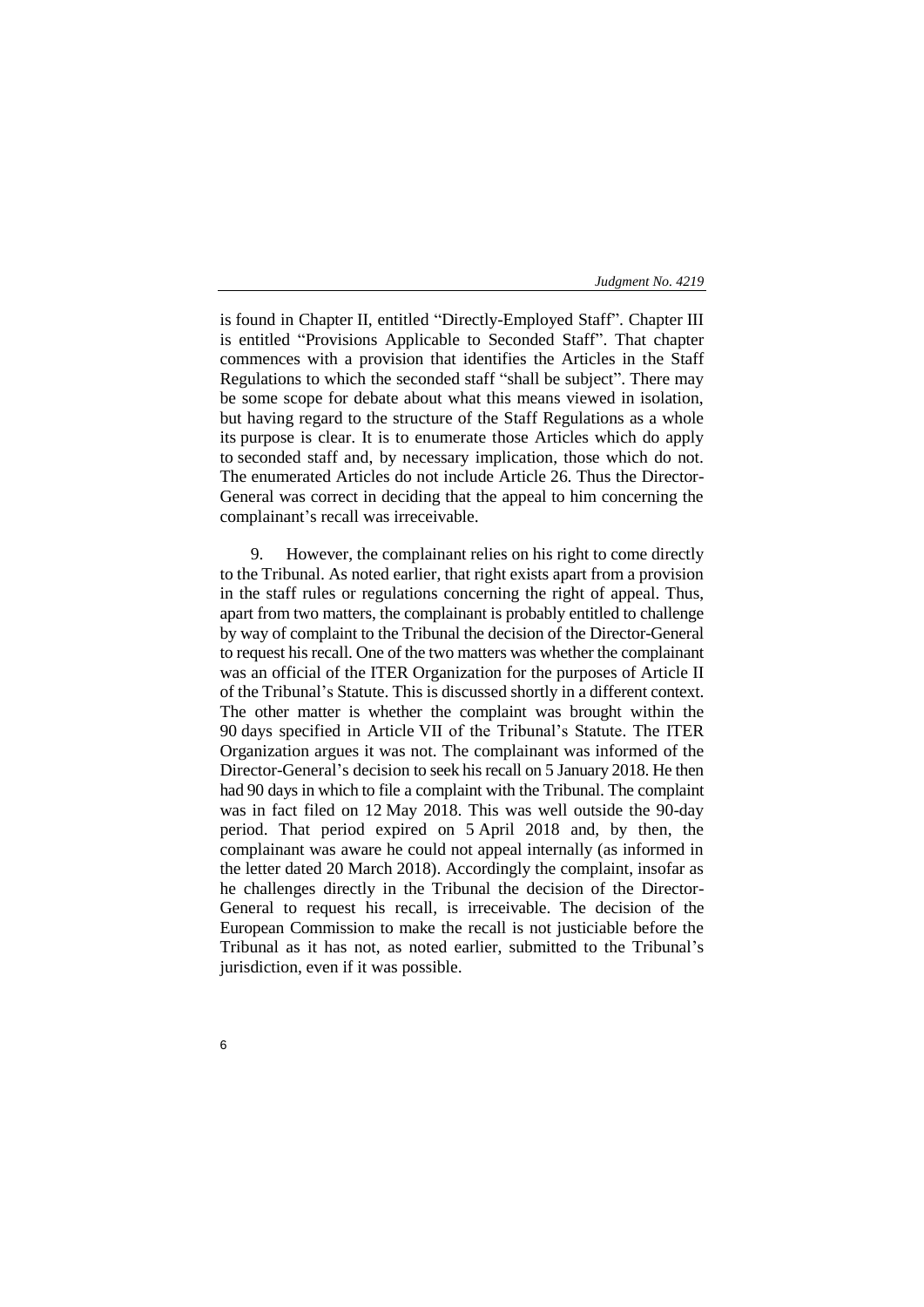10. In relation to the challenge of the impugned decision insofar as the Director-General rejected the complainant's request to investigate his claims of harassment, it is necessary to consider whether this involves the non-observance, in substance or in form, of the terms of appointment of the complainant or the Staff Regulations of the ITER Organization, and the anterior question of whether the complainant was an official of the ITER Organization for the purposes of Article II of the Tribunal's Statute, bearing in mind that when he requested that his allegations of harassment be investigated he was on secondment from the European Commission. Additionally, a potentially complicating factor is that at the time the complaint was filed with the Tribunal, the recall of the complainant had been perfected. That is to say, it took effect on 16 April 2018, a little less than a month before the complaint was filed.

11. It is to be recalled that the reason given by the Director-General for rejecting the request to examine the complainant's allegations of harassment was that no formal complaint had been made. This conclusion appears to be based on the provisions of the Policy against Harassment, Discrimination and Abuse of Authority which came into effect on 14 March 2018. However the complainant's request to the Director-General to investigate the claim of harassment was made almost one month earlier on 15 February 2018. At that time, the 2017 Code of Conduct applied, and while it foreshadowed the March 2018 Policy, it did not prescribe any particular method for initiating a complaint of harassment. But an international organisation has a duty to investigate claims of harassment (see, for example, Judgment 3608, consideration 6) and this is no less so for the ITER Organization (see Judgment 3766, consideration 8). Of some importance is that the 2017 Code of Conduct declared that it "applie[d] to all staff members (directly employed or seconded) regardless of their location and responsibilities within the ITER Organization". Casting the operation of the 2017 Code of Conduct so widely is understandable. It was to ensure that everyone working within the ITER Organization, irrespective of status, was obliged to give effect to the Code and was able to benefit from it.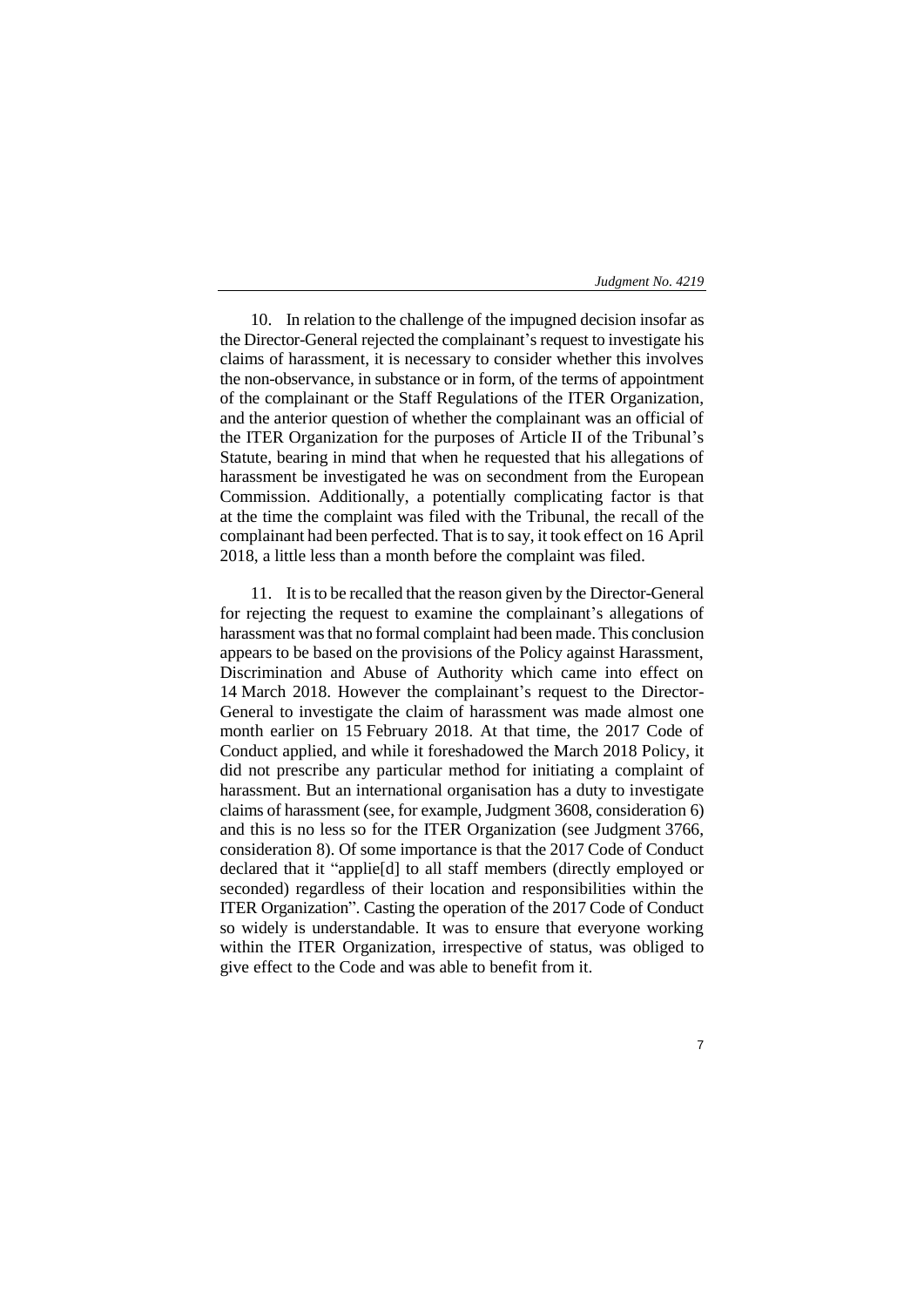12. The Tribunal now turns directly to the question of whether the complainant was an official for the purposes of the Tribunal's Statute. In relation to seconded staff, it has been said by the Tribunal that "[a]s a general rule, the effect of secondment is to suspend the contractual relationship between the releasing agency and the employee, who retains the right to return to the releasing agency upon expiry of the secondment term without having to seek other employment. During secondment, [she or]he is subject to the staff regulations and rules of the receiving agency" (see Judgment 2184, consideration 4). Ultimately, of course, the status of a seconded employee has to be assessed having regard to the specific arrangements in place concerning the secondment. One case where a seconded employee was not viewed as an official or employee of the receiving organisation is Judgment 3247. Additionally, as the Tribunal observed in Judgment 2918, consideration 11, "[s]econdment is, in essence, a tripartite agreement which, ordinarily, involves an agreement between the person seconded and the receiving organisation, at least as to some matters". In that case the applicability of the Staff Regulations depended on whether an individual had concluded an employment contract with the organisation and the Tribunal found the seconded staff had not. Additionally in that judgment reference was made to Judgment 703, which established that secondment does not necessarily preclude the person concerned from becoming a staff member of the organisation to which she or he is seconded.

13. In the present case, it is necessary to refer to several documents to address the complainant's status. The first is a document entitled "Administrative Arrangement between the European Commission and the [ITER Organization] for the joint implementation of the ITER project on secondment in the interest of the service and assignment of officials to [the ITER Organization]". Its stated purpose is to provide a legal framework by which European Commission officials are made available to the ITER Organization. The Administrative Arrangement identifies the modalities for making the European Commission officials available to the ITER Organization. It says the modalities depend on the type of post to be occupied. There appear to be two broad categories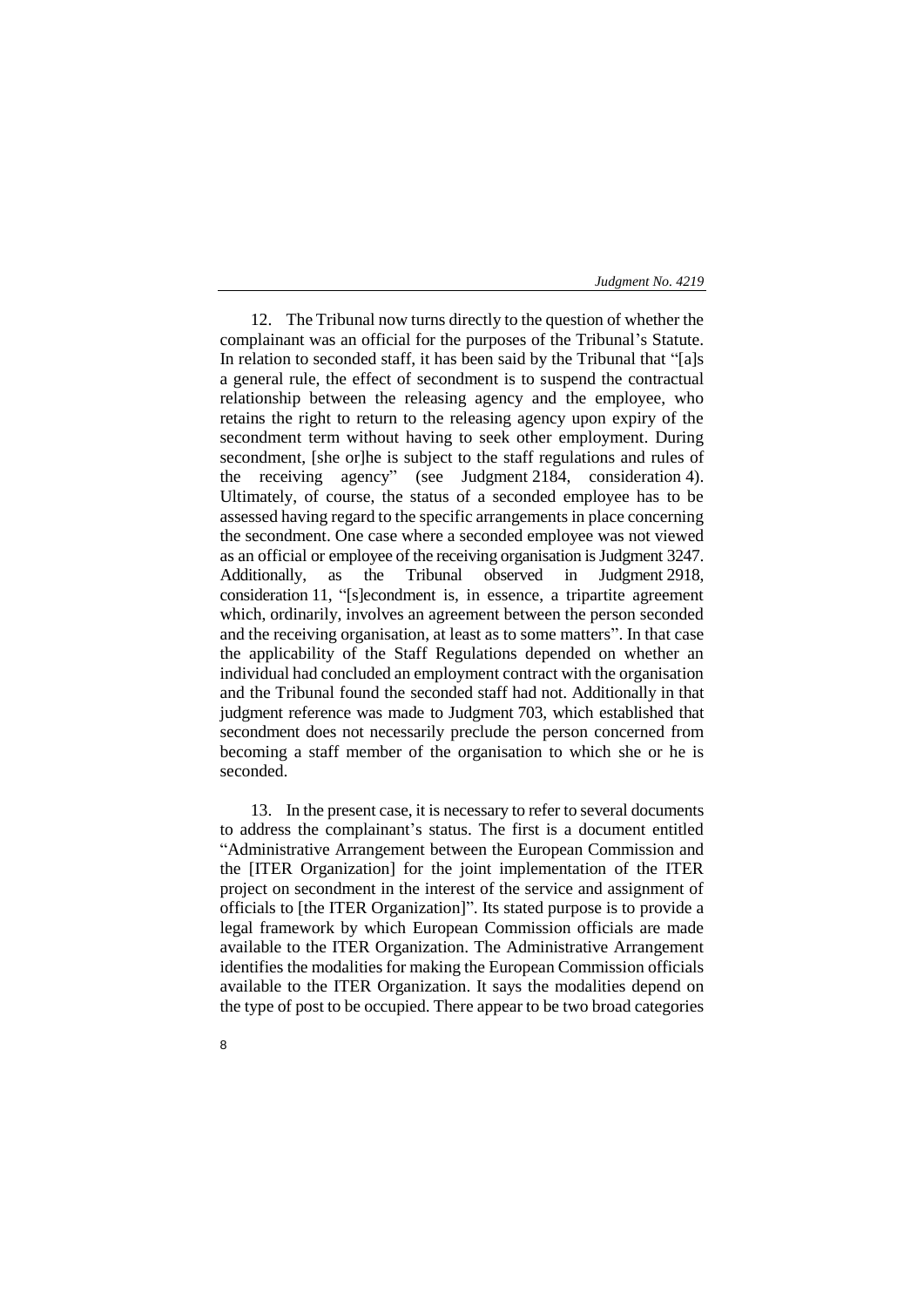of seconded officials, namely, those "seconded in the interest of the service" and those who are seconded within the meaning of the ITER Organization Staff Regulations, the so-called "officials assigned". The Administrative Arrangement provides that officials "seconded in the interest of the service" are "employed and directly paid by the ITER Organization" and that the ITER Organization Staff Regulations "shall be applicable" to them during the duration of the secondment (see Article 3). It also provides that for "officials assigned" a secondment agreement shall be concluded between the European Commission and the ITER Organization (see Article 10).

14. The European Commission and the ITER Organization signed a document entitled "Secondment Agreement" in May 2009. The Agreement provides that it enters into force on signature by the contracting parties and shall remain in force for the duration of the Administrative Arrangement (see Article 10.1). It also provides that the Director-General shall draw up a secondment form, which is to be signed by the ITER Organization, the European Commission and countersigned by the seconded official (Article 2 of the Secondment Agreement and the Annex to the Agreement). Articles 3 and 4 govern the relations between the seconded official, the European Commission and the ITER Organization. Article 3 provides that an official seconded to the ITER Organization shall be considered as being in active employment in the European Commission, while Article 4 relevantly provides that a seconded official shall be a "staff member" of the ITER Organization under the management authority of the Director-General and shall be subject to the ITER Organization Staff Regulations. Article 4 also provides indications as to the recall of the seconded official.

A secondment form was signed in July 2009, by the European Commission, the ITER Organization and countersigned by the complainant. It refers to the Secondment Agreement signed in May 2009, and provides information on the starting date of the assignment, the duration of the assignment and the position to which he was assigned. This was, in substance an agreement between the complainant, the ITER Organization and the European Commission, and also provides that during his secondment the complainant shall comply with the internal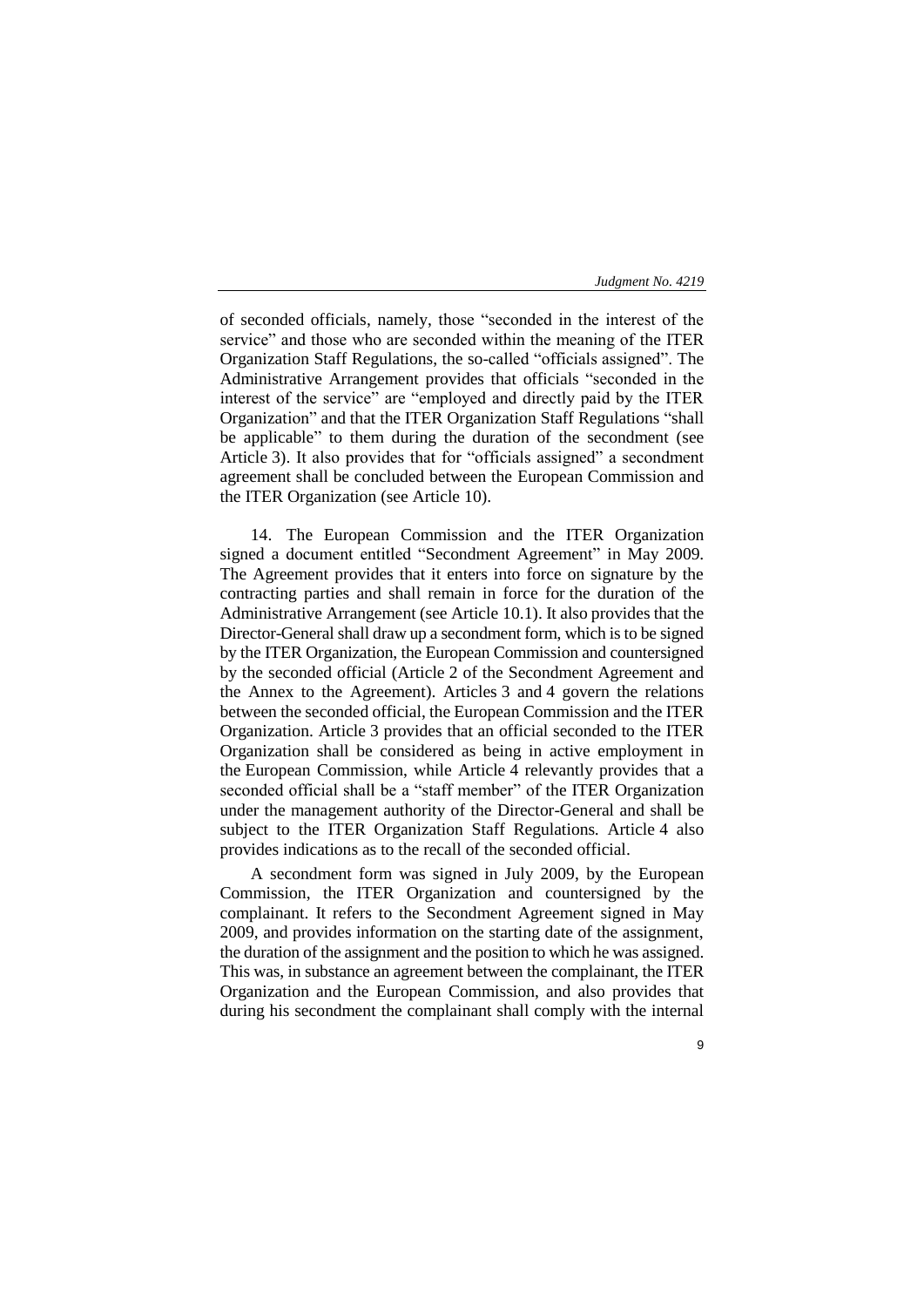rules and regulations of the ITER Organization including, but not limited to, safety, security and environmental protection to be observed on the premises of the ITER Organization. The complainant signed other secondment forms thereafter. The secondment form that is relevant for the present purposes was signed by the complainant on 26 April 2016. It was operative at the time the complainant wrote to the Director-General on 15 February 2018. It contained the following provision:

"2. During the secondment, the Seconded Official shall be a staff member of the ITER Organization and shall be under the administrative and technical authority of the Director-General. In its relations with the Commission the seconded Official shall be considered as being in active employment in the Commission services according to the provisions of Article 35 a) of the [European Communities] Staff Regulations."

15. It should be noted that on 24 November 2016 the European Commission and the ITER Organization signed an amendment to the Secondment Agreement. The amendment concerned was about the need to specify that when the European Commission assigns officials to the ITER Organization according to European Union Staff Regulations, it corresponds to a secondment in the meaning of the ITER Organization Staff Regulations. It also addresses the need to harmonise the ITER Organization and the European Commission's provisions concerning recall of seconded officials.

16. It is clear from the foregoing that the complainant was, on 15 February 2018, a member of the staff of the ITER Organization. What is also clear is that he was bound by and assumed the burdens and also the benefits of the 2017 Code of Conduct. It is not entirely beyond doubt that the complainant was an official for the purposes of the Tribunal's Statute. But in the circumstances just described, it is appropriate for the Tribunal to proceed on the basis that the complainant was an official, was entitled to pursue a complaint of harassment, was entitled to have it investigated and can challenge in the Tribunal decisions made on his harassment complaint. The Director-General was in error in refusing to initiate the investigation of his complaint within the ITER Organization.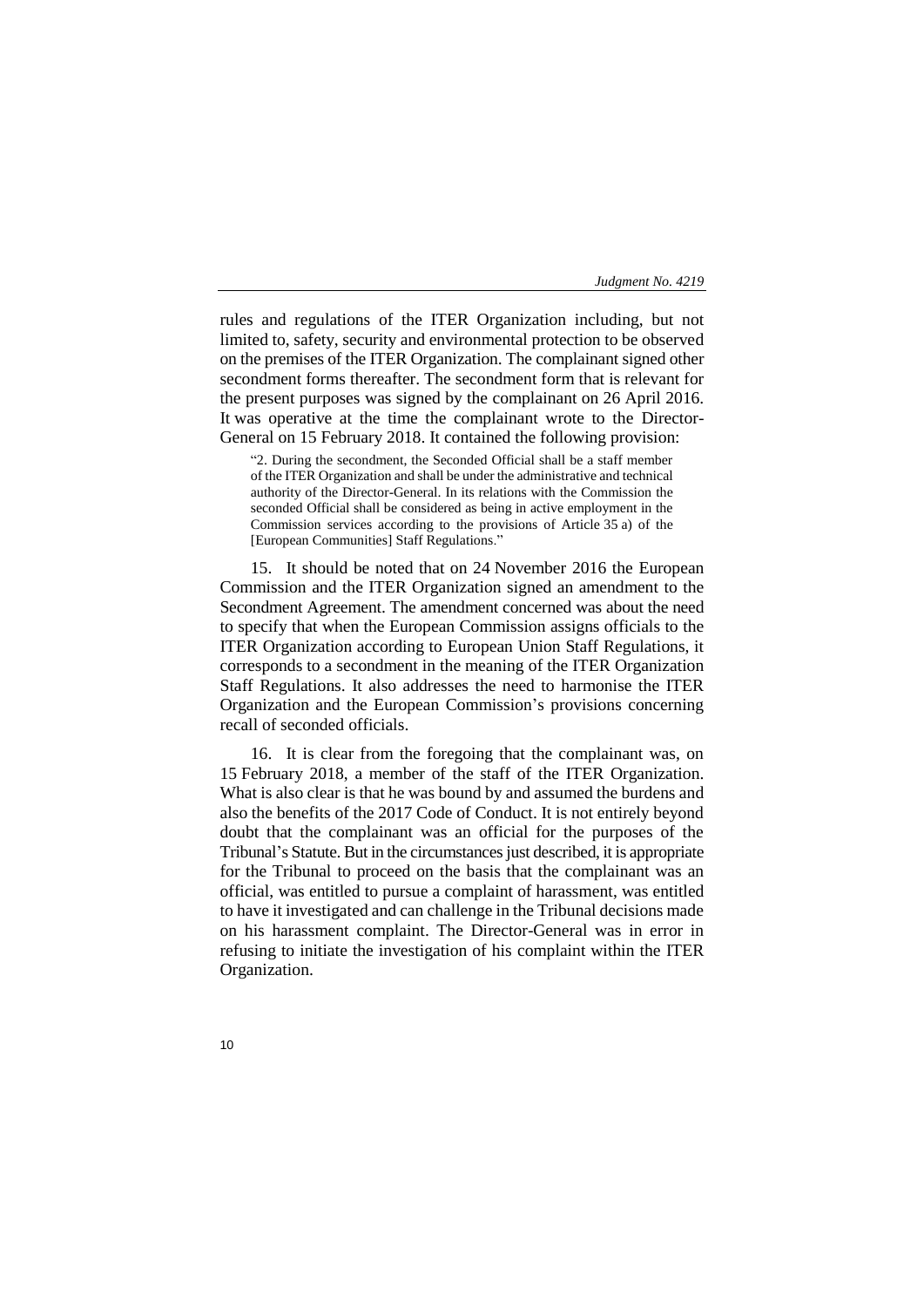17. It is true that shortly after the events in February and March 2018, the complainant was, in fact, recalled and this occurred before he filed his complaint with the Tribunal. However the Tribunal has recognised that former officials can seek redress in the Tribunal when, inter alia, the former official is seeking to enforce rights which had arisen during the currency of her or his employment with the international organisation concerned (see, for example, Judgments 3505, consideration 3, and 3915, consideration 3).

18. While this complaint is receivable and one aspect of the complainant's case is well founded, the question of relief is problematic. In relation to the alleged harassment, he seeks an order directed to the defendant organisation "to recognize that he has been a victim of harassment and compensate him for the damage he has suffered as a consequence of the harassment, in the amount of [euros] 50,000". Even if it was appropriate, as a matter of principle, to make such an order, there is insufficient material before the Tribunal to undertake an assessment of whether harassment has occurred. Also, in the circumstances of this case, given that the complainant has left the ITER Organization, it would not be advisable to direct the ITER Organization to investigate his allegations(see Judgments 3639, consideration 9, or 3935, consideration 8). However, he is entitled to moral damages for the failure of the ITER Organization to do so in response to his letter of 15 February 2018. The Tribunal assesses those damages in the sum of 6,000 euros. The complainant was partially successful and he is entitled to costs, assessed in the sum of 4,000 euros.

# DECISION

For the above reasons,

- 1. The ITER Organization shall pay the complainant 6,000 euros moral damages.
- 2. The ITER Organization shall pay the complainant 4,000 euros costs.
- 3. All other claims are dismissed.